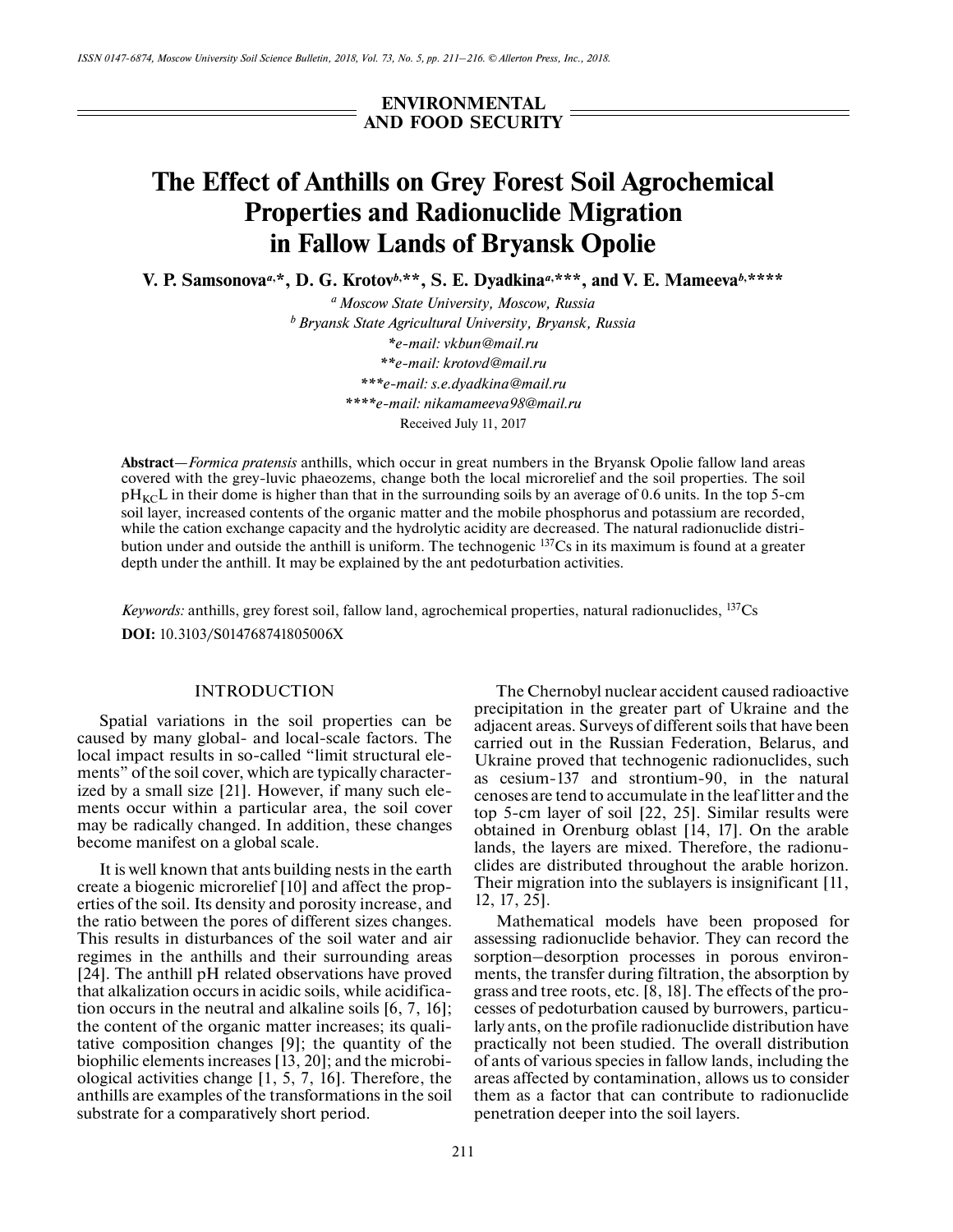



#### MATERIALS AND METHODS

The surveys were carried out in fallow land (which had not been cultivated for 15 years) located in Vygonichi raion of Bryansk oblast in June 2015. The area is assigned to the typological group of the Opolie [3]. The relief, which has small saucerlike depressions reaching 5 to 100 m in diameter and a height gradient of 1 to 1.5 m, is rather level. The upper areas are occupied by forest grey soils (agrogrey soils, according to Classification 2004), while the lower land soils are forest grey soil (agrogrey soils) with a second humus horizon, which has a darker color or is nearly black and is typically characterized by lower density and a high humus content. The vegetation includes common reed grass, couch grass, cocksfoot grass, speargrass, red clover, wild vetch, crowfoot grass, bottle-brush grass, burnet saxifrage grass, willow spurge, old man's pepper, common tensy, stinking camomile, artemisia vulgaris and steppe herbs, curley dock, and rarely found undergrowth of birch, pine, aspen, and willow. There are many anthills (up to 0.4 m height) in the area, which are clearly visible in spring, when the ground cover is not expressed yet, while in summer it covers them. The ants are predominantly species of the genus *Formica pratensis* [15, 23].

The number and location of anthills was studied on  $20 \times 20$  m site. The opened anthill was located lower. The soil under an anthill is agro-gray and second humus horizon and crossed by paths with 1–2 cm caverns although the transition from  $A_{\text{plow}}$  to  $A_{\text{h}}$  was clearer.

Soil samples of 1.5 kg weight each were collected at the depth intervals of 5 to 30 and 10 cm to 110 cm in 2 parallel profiles. One of them was under a *Formica pratensis* anthill (0.5 m in diameter), while the other



**Fig. 2.** Normal probability plot for pH levels in area testing.

was at the interval of 0.7 m from its center outside the zone of the direct influence.

The  $pH_{\text{KCl}}$  value, the hydrolytic acidity, the total absorbed bases, the contents of organic carbon (by the Tyurin method) and mobile phosphorus and potassium (Kirsanov's extraction), and the activities of the natural and induced radionuclides  $^{40}K$ ,  $^{232}Th$ ,  $^{226}Ra$ , and 137Cs were determined spectronomically with the USC Gamma Plus universal complex and the Progress-2000 software suite. The maximum relative bias was 20%. To exclude systematic error, the samples were randomly analyzed.

To compare the acid values for inside and outside the anthills, 25 conjugated samples collected in the dome and at a distance of 25–30 cm from it were collected.

#### RESULTS AND DISCUSSION

There were 49 anthills on the  $20 \times 20$  m experimental plot. A picture of the area affected by each of them may be obtained using the Voronoi polygon method [2]. The location of the anthills was distributed evently in space. (Fig. 1). The average influenced area was approximately  $10 \text{ m}^2$ . Therefore, the number of anthills was approximately 1000 units/hectare.

The pH value in the anthills is systematically higher than that in the soil outside them. The values vary on average from 6.17 to 5.56. The 95% confidence interval for the difference comprises  $0.61 \pm 0.17$  pH units, which may show that there are nonrandom differences (Fig. 2). The areal extent of the pH values for inside and outside the anthills differs from the standard. Thus may be a consequence of the local irregularities of the soil cover.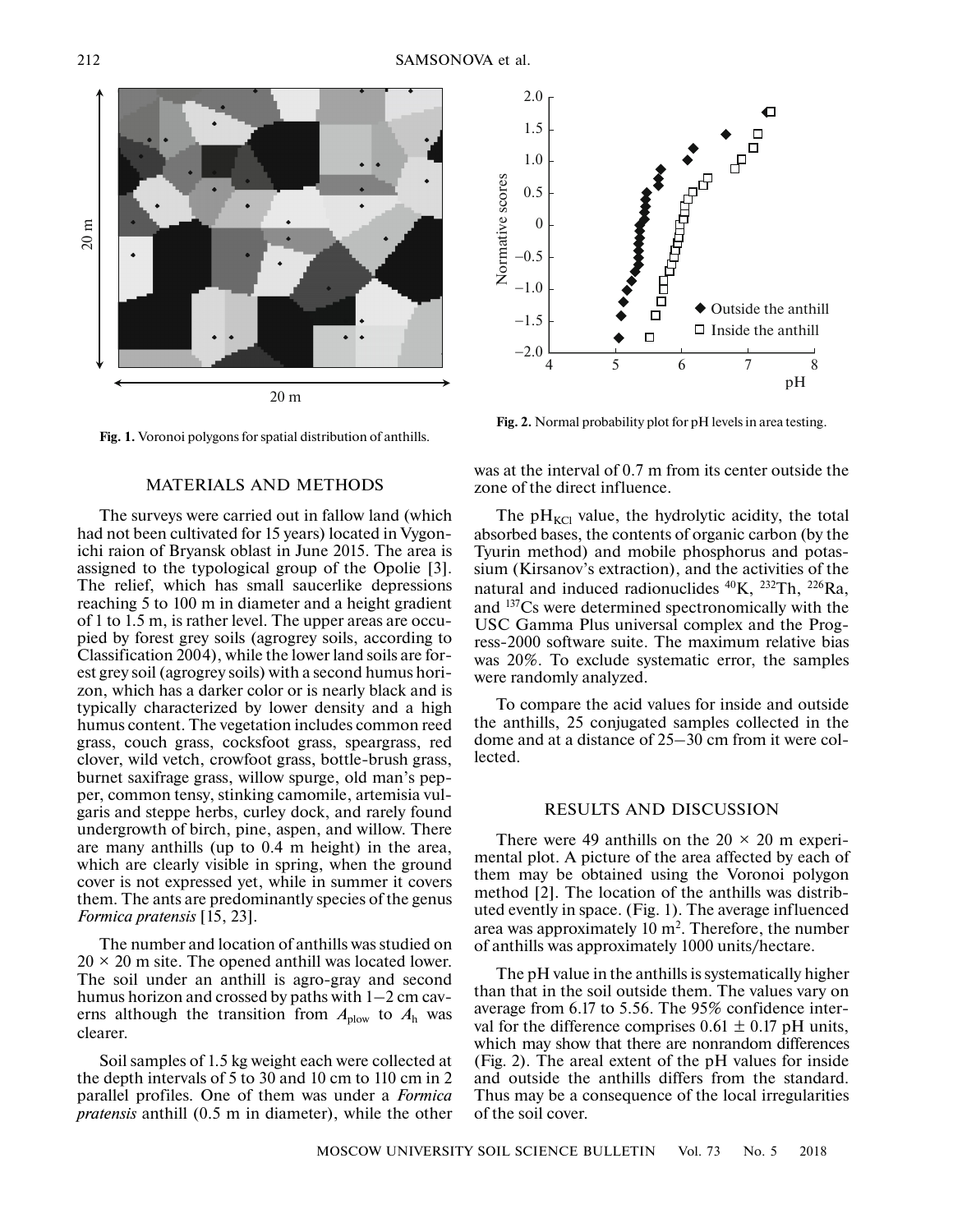

Fig. 3. pH and hydrolytic acidity:  $\bullet$ , soil,  $\Box$ , anthill; segments, 95% confidence interval with respect to the allowed analytical error (here and in Figs. 4–6).



**Fig. 4.** Organic carbon profile distribution and cation-exchange capacity (CEC).

Analysis of the profiles traversing the anthill and the adjacent soil area shows that the soil mass in the dome has a weak alkaline or neutral environment and a low hydrolytic activity. With respect to the proper soil conditions, the pH value decreases by 0.5 units, while the hydrolytic acidity increases by 1.5 mmol/100 g. The changes in these values with depth are similar for the soil under the anthill and outside it (Fig 3). The arable horizon clearly varies in pH value over the period of lack of the soil treatments. The difference between its top and bottom comes to approximately 0.5 pH units. The second humus horizon can be distinctly distinguished by its hydrolytic acidity values, while the

MOSCOW UNIVERSITY SOIL SCIENCE BULLETIN Vol. 73 No. 5 2018

 $pH_{\text{KCl}}$  values gradually decrease, providing no possibility to distinguish it.

The cation-exchange capacity is greatest in the top 5-cm layer of the anthill. Then, it equals the values in the arable horizon. Afterward, it gradually decreases.

The organic carbon content in the aboveground part of the anthill does not exceed 2%, gradually decreasing with depth. At the level of the soil, a sharp increase is indicated, while afterward a gradual decrease is recorded. The curves for the soil profiles under the anthill and outside it are rather different, while they are practically identical for the lower profile parts. The small increase in the second humus horizon is within the experimental bias. The curves for the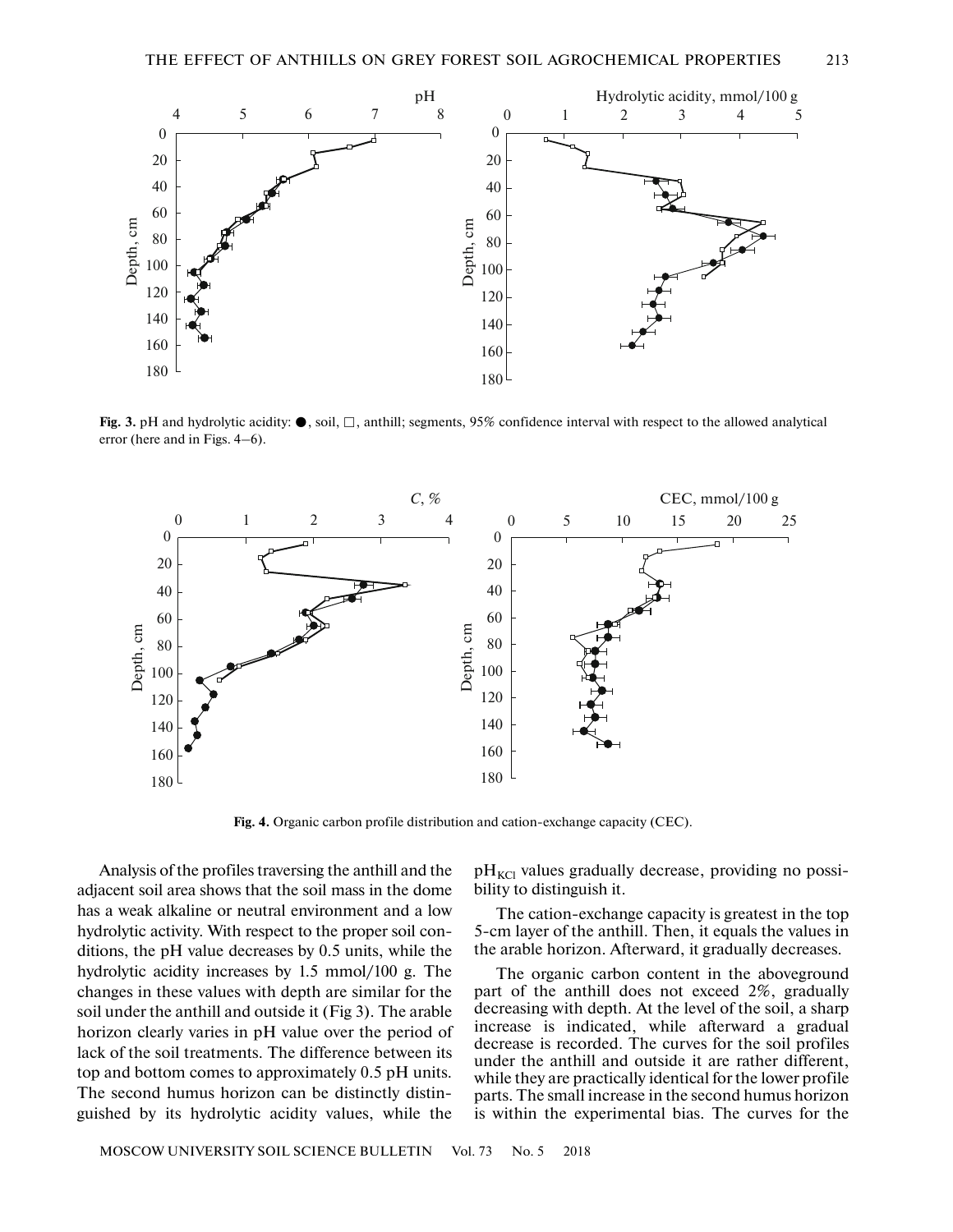

**Fig. 5.** Mobile phosphorus profile distribution and cation-exchange capacity.

organic carbon content variation and the cationexchange capacity are very similar (Fig. 4).

The mobile phosphorus content is greatest in the top 5-cm layer of the anthill. It is almost invariable in the deeper layers. Both profiles practically coincide at the ground level and beneath the soil surface. The mobile phosphorus content is great at all depths; i.e., the whole profile appears well supplied with this element. The mobile potassium content profiles start to coincide from the subarable horizon. In the arable horizon, the soil under the anthill contains almost three times less of it (Fig. 5).

The activities of the natural radionuclides  $(^{40}K,$ <sup>232</sup>Th, and <sup>226</sup>Ra) vary up to the depth of 120 cm within the analytical error, showing that there is homogenous soil-forming rock in the area (Fig 6). It is the same in both the anthill and the soil. Attention should be drawn to the fact that the maximum activity of  $^{236}$ Ra is recorded at the depths of 60 to 70 cm both on the profile curve and under the anthill. Although this deviation does not exceed the determination error, the simbitality of the curves can be nonrandom. However, a wider study is required to verify it.

The <sup>137</sup>Cs activity decreases with depth, revealing a sudden change with a transition from the arable layer to the second humus horizon. In the deeper layers, its content is practically at the equipment detection limit. Therefore, the confidence interval may cross a value of zero. Under the anthill, the similar sudden change can be observed at the 10-cm lower level.

Thus, the top 10-cm layer of the anthill is quite different from both its sublayers and the soil layers. A neutral reaction of the soil mass, a low hydrolytic acidity, and a high cation-exchange capacity, which significantly exceed the values observed in the soil sublayers, show that this is a result of the ants' living activity, rather than a consequence of the removal of the material out of the soil subsurface horizons to the surface. The soil amount in the anthill dome may comprise no less than  $20 \text{ m}^3/\text{hectar}$  according to assessments of different types. In addition, the upper limit has been assessed as 270 m<sup>3</sup>/hectare for chernozems [7]. The first assessment may be more realistic under the conditions of the Bryansk Opolie. However, the scale of the changes in the soil environments under the effect of the ants appeared prominent even in this case. In addition, a shift of the pH values toward alkalization was previously observed [5, 6, 8, 11]. However, the rate of the environmental change under the effect of the ants is rather significant, since the anthills in the analyzed area appeared only after transition from arable land to fallow land, which takes no more than 15 years.

The analyzed soil profiles indicate a clear differentiation of the arable horizon in the carbon contents. Symbasis between the changes in the parallel profiles may prove to be the cause. However, an additional experiment is required in order to understand whether the decrease in the organic carbon content in the arable horizon's lower part is a result of the degradation of humus or, vice versa, the increase in the amount of humus in its upper part due to the development of grass vegetation and the accumulation of organic residues. The loess-type loams in the Bryansk Opolie are rich in mobile phosphorus [19], so that this meterthick soil may be assigned to the categories for a high or very high supply capacity for this nutrient element. The mobile potassium content is great only at the top part of the profile. The arable horizon tends to vary in phosphorus and potassium content. In addition, if the profiles of phosphorus under the anthill and outside it coincide, a significant difference between the potassium profiles is recorded, which may be also a sign of ant activity.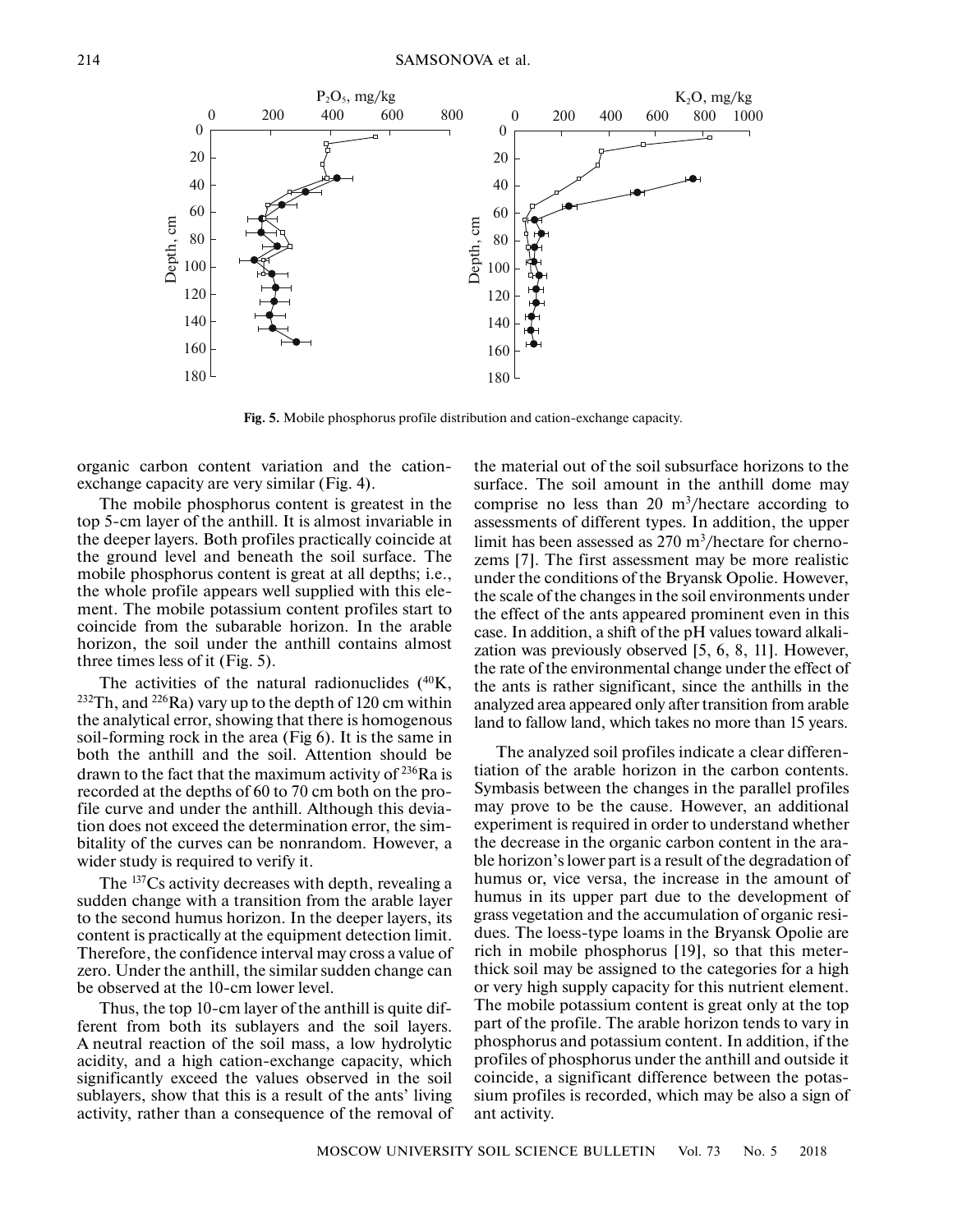

**Fig. 6.** Radionuclide profile distribution inside and outside the anthill.

Small variations in the natural radionuclide activities in the agrogrey soil profiles may be considered distinctive indications of the identity of the parent rock.

The 137Cs content in the soils of the Opolie before the Chernobyl nuclear accident was approximately 2 Bq/kg. In 1988–1992, the average value increased up to 68 Bq/kg (Bryansk district) [4]. The element activity inside and beside the anthill was approximately 22 Bq/kg. In view of the fact that measurements have not been carried out at the analyzed site and the half-life of 137Cs is 30.17 years, the experiment may be considered to have been completely performed in a region similar to a typical area.

A sharp increase in the radioactive cesium activity at the edge of the arable horizon may show the prevalence of the pedoturbation processes for its migration along the profile. The absence of annual ploughing for 15 years has not resulted in visible cesium migration out of the arable horizon, despite the possibility of migration with the moisture fluxes along the cracks and the plant roots. The processes of pedoturbation caused by the ants' burrowing activities may cause an extension of the depth range of radionuclide high activities under the anthill. This may indicate that the pedoturbation activities of the animals in the soil may be a factor causing technogenic radionuclide migrations in the soil profile. Underestimation of this circumstance, on the one hand, underestimates the speed of their movement within the turbocharged strata, and on the other – overestimates them in the deeper layers.

### **CONCLUSIONS**

A decrease in the acidity of the environments in the anthills located in the Bryansk Opolie fallow land areas covered with grey forest soils has been recorded. That there have been an increase in the humus content and a decrease in the mobile potassium content is clear. These changes took place during the last 10–15 years.